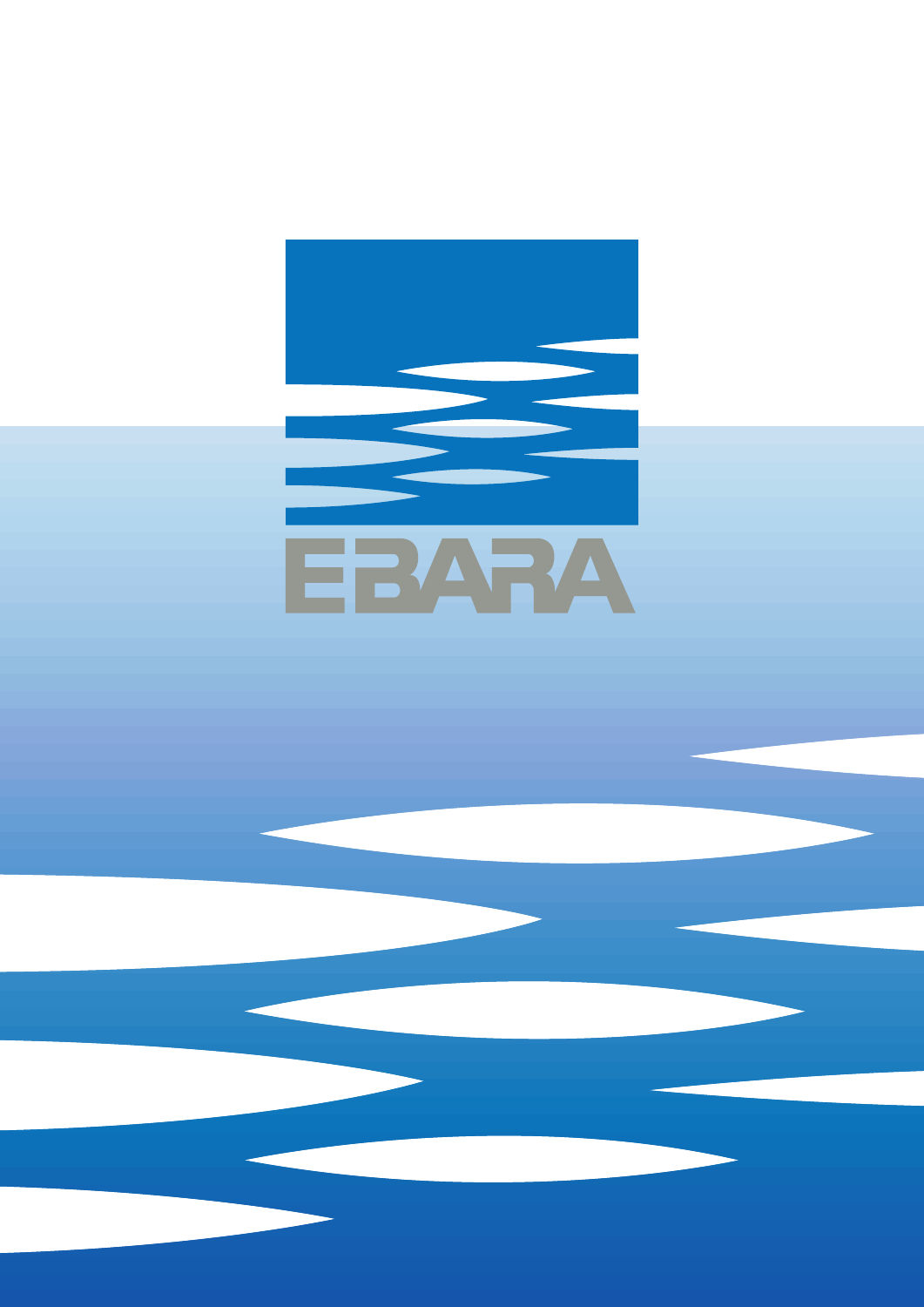### **CONTENTS**

 $\blacksquare$ 

|                            | Page |
|----------------------------|------|
| <b>SPECIFICATIONS</b>      | 200  |
| <b>SELECTION CHART</b>     | 201  |
| PERFORMANCE CHART AGA 0.60 | 202  |
| PERFORMANCE CHART AGA 0.75 | 203  |
| PERFORMANCE CHART AGA 1.00 | 204  |
| PERFORMANCE CHART AGA 1.50 | 205  |
| PERFORMANCE CHART AGA 2.00 | 206  |
| PERFORMANCE CHART AGA 3.00 | 207  |
| PERFORMANCE CHART AGC 1.50 | 208  |
| PERFORMANCE CHART AGC 2.00 | 209  |
| PERFORMANCE CHART AGC 3.00 | 210  |
|                            |      |

| <b>- CONSTRUCTIONS</b>           | 300 |
|----------------------------------|-----|
| <b>SECTIONAL VIEW</b>            | 300 |
| <b>MECHANICAL SEAL</b>           | 301 |
| MECHANICAL SEAL                  | 302 |
| DIAGRAM AND ELECTRIC CONNECTIONS | 303 |
| DIAGRAM AND ELECTRIC CONNECTIONS | 304 |
|                                  |     |

| - DIMENSIONS              | 400 |
|---------------------------|-----|
| <b>PACKING AND WEIGHT</b> | 401 |

- TECHNICAL DATA

500



100

50Hz Rev<sub>F</sub>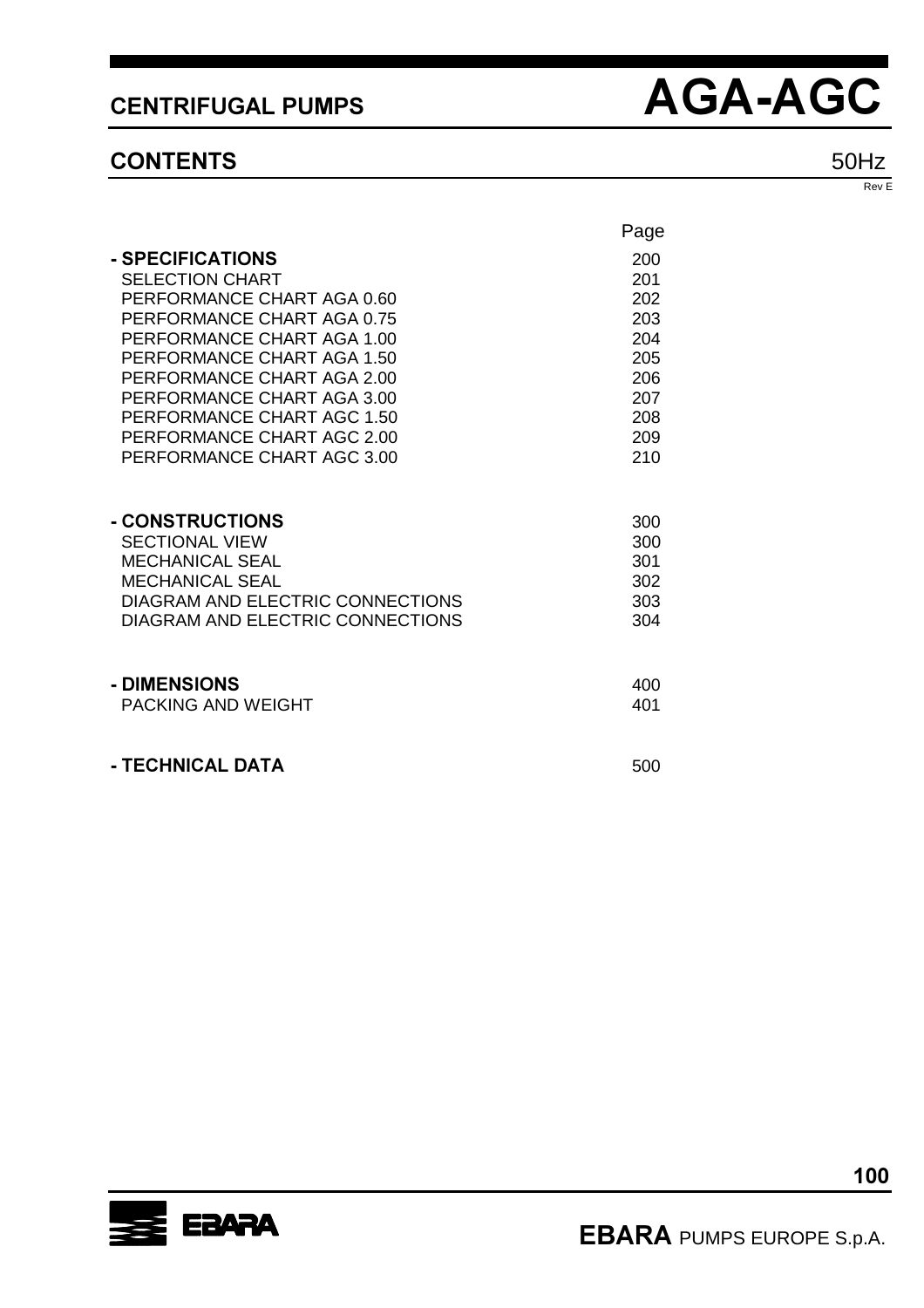### **SPECIFICATIONS** 50Hz

Rev E

|                             |                 |              | <b>PUMP</b>                                          |  |  |  |  |  |  |
|-----------------------------|-----------------|--------------|------------------------------------------------------|--|--|--|--|--|--|
| Liquid                      | Type of liquid  |              | Clean water                                          |  |  |  |  |  |  |
| Handled                     | Max temperature | $\lceil$ °C1 | 45                                                   |  |  |  |  |  |  |
| Maximum working pressure    |                 | [MPa]        | 0.6 (AGA 0.60-0.75-1.00)                             |  |  |  |  |  |  |
|                             |                 |              | 1.0 (AGA 1.50-2.00-3.00; all AGC)                    |  |  |  |  |  |  |
| Maximum suction depth       |                 | [m]          | 8                                                    |  |  |  |  |  |  |
|                             | Impeller        |              | Closed centrifugal type                              |  |  |  |  |  |  |
| Construction                | Shaft seal type |              | Mechanical seal                                      |  |  |  |  |  |  |
|                             | Bearing         |              | Sealed ball bearing                                  |  |  |  |  |  |  |
|                             |                 |              | G 1" (AGA 0.60-0.75-1.00) UNI ISO 228                |  |  |  |  |  |  |
| Pipe<br>Connection          | Suction         |              | G 1"1/2 (AGA 1.50-2.00-3.00 ; all AGC) UNI ISO 228   |  |  |  |  |  |  |
|                             | Discharge       |              | G 1" UNI ISO 228                                     |  |  |  |  |  |  |
|                             | Casing          |              | Cast iron                                            |  |  |  |  |  |  |
|                             |                 |              | PPO mod. glass fibre reinforced (AGA 0.60-0.75-1.00) |  |  |  |  |  |  |
|                             | Impeller        |              | Brass (AGA 1.50-2.00-3.00 all AGC)                   |  |  |  |  |  |  |
|                             | Shaft seal      |              | Ceramic/Carbon/NBR                                   |  |  |  |  |  |  |
|                             |                 |              | AISI 304 (AGA 0.60-0.75-1.00)                        |  |  |  |  |  |  |
|                             | Casing cover    |              | None (AGA 1.50-2.00-3.00 all AGC)                    |  |  |  |  |  |  |
| Material                    |                 |              | AISI 416 (AGA 0.60-0.75-1.00)                        |  |  |  |  |  |  |
|                             | Shaft           |              | AISI 303 (wet extension AGA 1.50-2.00-3.00 all AGC)  |  |  |  |  |  |  |
|                             |                 |              | Cast iron (AGA 1.50-2.00-3.00 all AGC)               |  |  |  |  |  |  |
|                             | <b>Bracket</b>  |              | Aluminium (AGA 0.60-0.75-1.00)                       |  |  |  |  |  |  |
|                             | Ejector         |              | PPO mod. glass fibre reinforced                      |  |  |  |  |  |  |
|                             | <b>Diffuser</b> |              | PPO mod. glass fibre reinforced                      |  |  |  |  |  |  |
| Applicable standard of test |                 |              | ISO 9906 - Annex A                                   |  |  |  |  |  |  |

| <b>MOTOR</b>                                           |                       |                                         |                    |  |  |  |  |  |  |  |
|--------------------------------------------------------|-----------------------|-----------------------------------------|--------------------|--|--|--|--|--|--|--|
|                                                        |                       | Electric - TEFC                         |                    |  |  |  |  |  |  |  |
| Type                                                   |                       | Single Phase                            | <b>Three Phase</b> |  |  |  |  |  |  |  |
| No. of Poles                                           |                       | 2                                       |                    |  |  |  |  |  |  |  |
| Synchronous speed                                      | [min $^{\text{-1}}$ ] | 3000                                    |                    |  |  |  |  |  |  |  |
| <b>Insulation Class</b>                                |                       | F                                       |                    |  |  |  |  |  |  |  |
| Protection degree                                      |                       | <b>IP 44</b>                            |                    |  |  |  |  |  |  |  |
| Power rating                                           | [kW]                  | $0.44 \div 1.5$                         | $0.44 \div 2.2$    |  |  |  |  |  |  |  |
|                                                        | [HP]                  | $0.6 + 1.5$                             | $0.6 + 3$          |  |  |  |  |  |  |  |
| Frequency                                              | [Hz]                  | 50 Hz                                   |                    |  |  |  |  |  |  |  |
| Voltage                                                | [V]                   | 230 ±10%                                | 230/400 ±10%       |  |  |  |  |  |  |  |
| Capacitor                                              |                       | <b>Built in</b>                         |                    |  |  |  |  |  |  |  |
| Over load protection                                   |                       | <b>Built in</b><br>Provided by the user |                    |  |  |  |  |  |  |  |
| Casing material                                        |                       | Aluminium                               |                    |  |  |  |  |  |  |  |
| Base material/motor support<br>Plastic foot /Cast iron |                       |                                         |                    |  |  |  |  |  |  |  |
| Dimensions of cable entry                              |                       | PG11 - PG13.5 (see dimensions page 400) |                    |  |  |  |  |  |  |  |

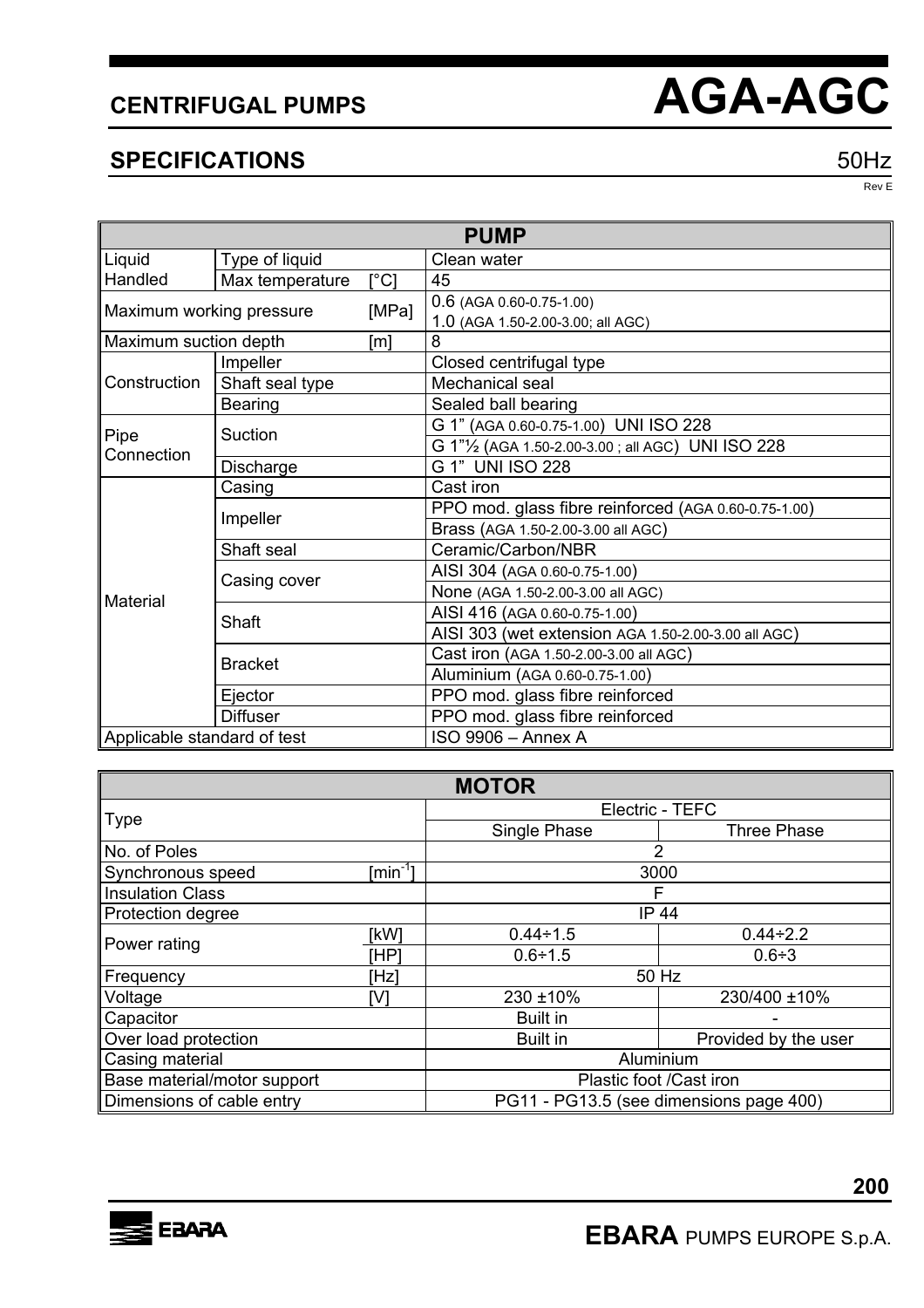### **SELECTION CHART** 50Hz

Rev E



| I ype pumps  |             |      |      | Q=Capacity  |      |      |                                   |      |                 |      |      |      |      |      |
|--------------|-------------|------|------|-------------|------|------|-----------------------------------|------|-----------------|------|------|------|------|------|
| Single Phase | Three Phase | kW   | HP   | l/min 5     | 10   | 20   | 30 <sub>1</sub>                   | 45   | 50 <sup>1</sup> | 60   | 80   | 100  | 130  | 160  |
| 230 V        | 230/400 V   |      |      | $m^3/h$ 0.3 | 0.61 | 1.2  | 1.8                               | 2.71 | 3.0             | 3.6  | 4.8  | 6    | 7.8  | 9.6  |
| 50 Hz        | 50 Hz       |      |      |             |      |      | H=Total manometric head in meters |      |                 |      |      |      |      |      |
| AGA 0.60 M   | AGA 0.60 T  | 0.44 | 0.6  | 37          | 33.4 | 27.1 | 22                                | 16.5 |                 |      |      |      |      | -    |
| AGA 0.75 M   | AGA 0.75 T  | 0.55 | 0.75 | 45          | 42.8 | 37.9 | 32                                | 21.9 | 18              | ۰    | ۰    | -    |      | -    |
| AGA 1.00 M   | AGA 1.00 T  | 0.75 |      | 47.5        | 45   | 40.3 | 35.7                              | 29.1 | 27              | 23   | ۰    | -    | -    | ۰.   |
| AGA 1.50 M   | AGA 1.50 T  | 1.1  | 1.5  |             | 48   | 45.1 | 42.4                              | 38.6 | 37.4            | 35.1 | 30.8 | 27   | ۰    | ۰.   |
| AGA 2.00 M   | AGA 2.00 T  | 1.5  | 2    |             | 59   | 55.6 | 52.2                              | 47.3 | 45.7            | 42.5 | 36.4 | 30.5 | ۰    | ۰.   |
|              | AGA 3.00 T  | 2.2  | 3    |             | 68   | 64.3 | 60.8                              | 55.9 | 54.4            | 51.6 | 46.4 | 42   | -    | ۰.   |
| AGC 1.50 M   | AGC 1.50 T  | 1.1  | 1.5  |             | 38.5 | 37   | 35.6                              | 33.5 | 32.7            | 31.4 | 28.7 | 26.1 | 22.4 | 19   |
| AGC 2.00 M   | AGC 2.00 T  | 1.5  | 2    |             | 51   | 49.9 | 48.8                              | 46.9 | 46.3            | 44.9 | 42   | 38.7 | 33.2 | 27   |
|              | AGC 3.00 T  | 2.2  | 3    |             | 58   | 55.6 | 53.3                              | 50.1 | 49.1            | 47.1 | 43.4 | 40.2 | 35.9 | 32.5 |

**TYPE KEY:**

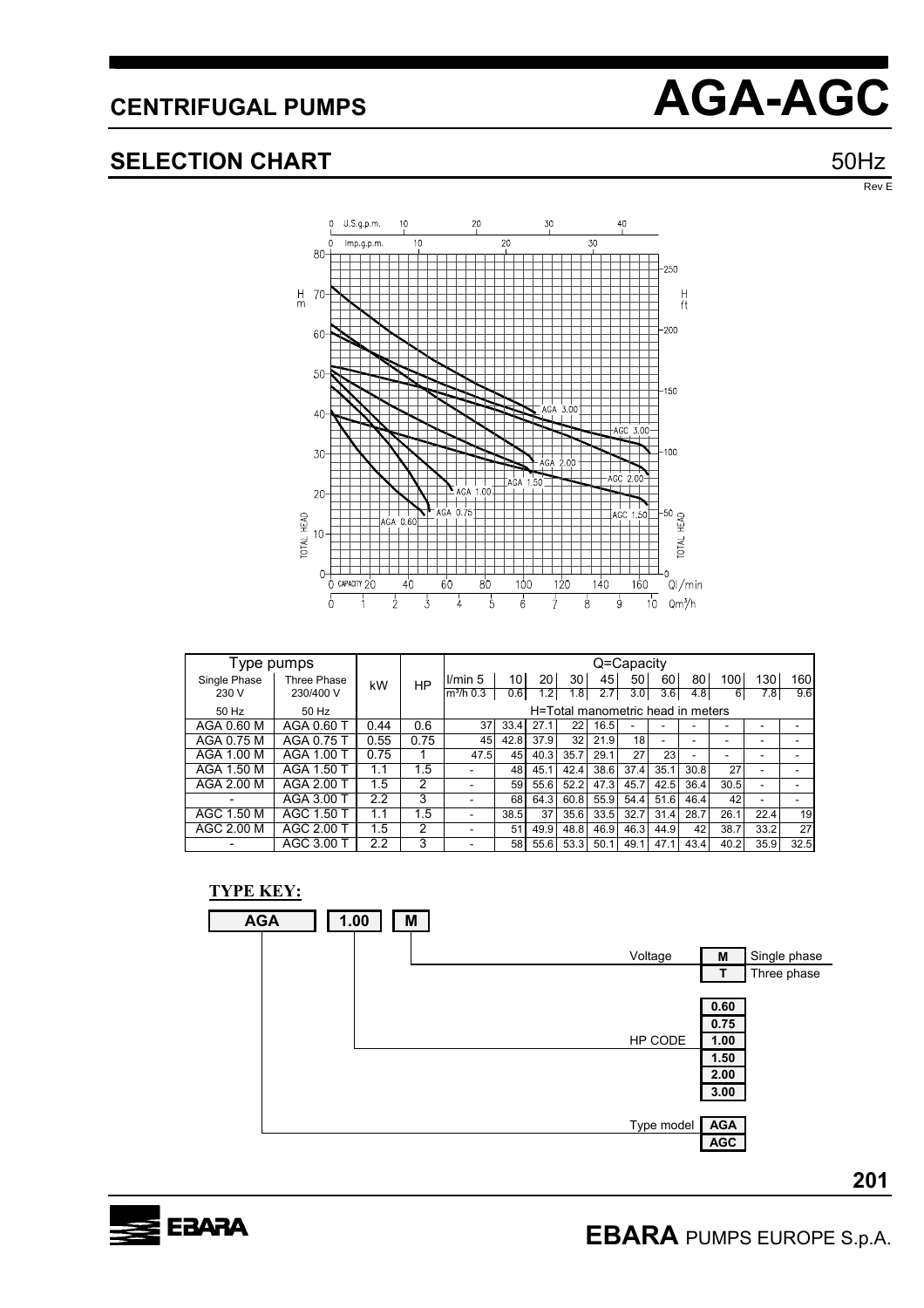### **PERFORMANCE CURVE**  50Hz



Temperature of water: 20°C Impeller diameter = 130 mm Applicable standard of test: ISO 9906 - Annex A



**EBARA** PUMPS EUROPE S.p.A.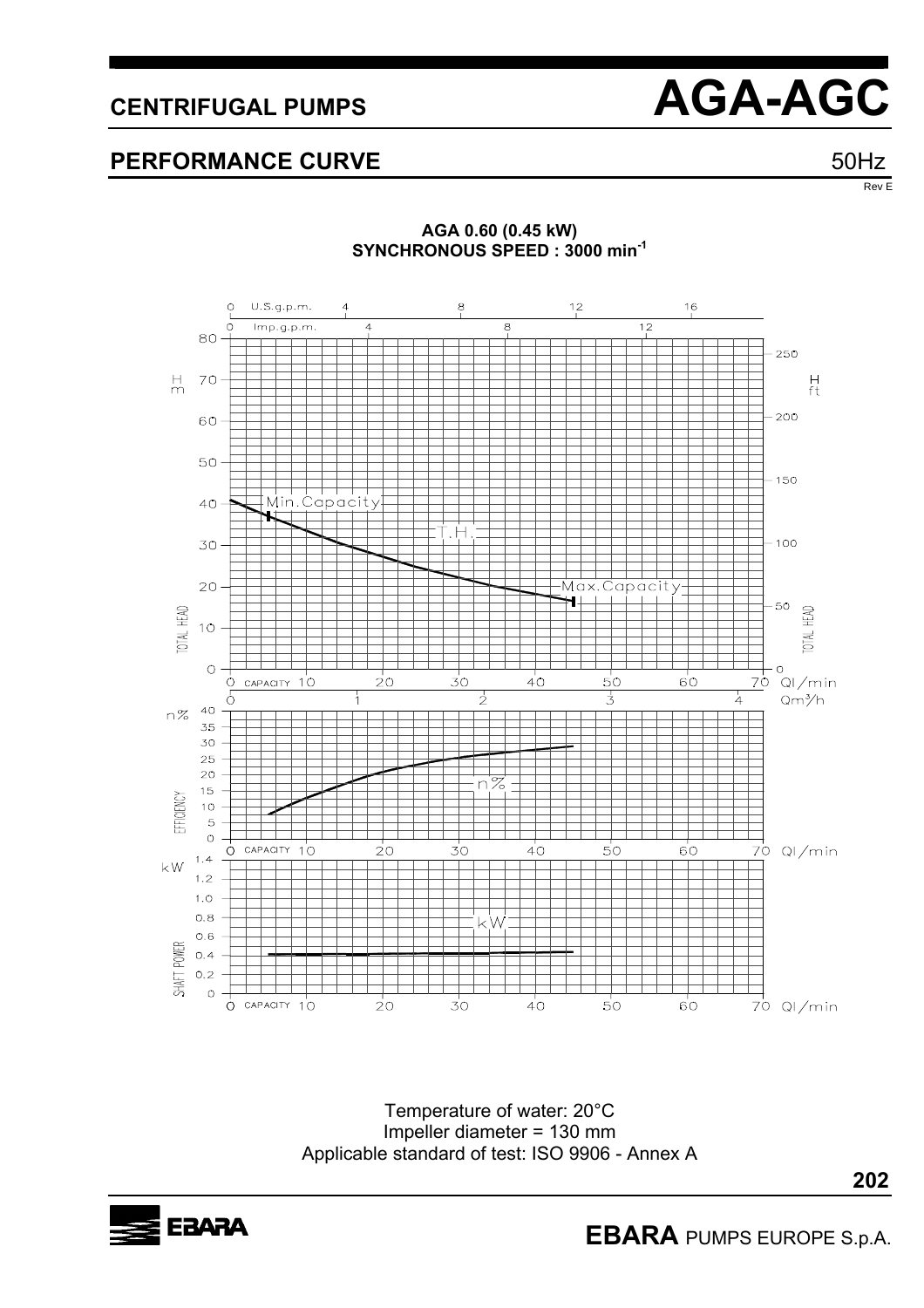### **PERFORMANCE CURVE**  50Hz



Temperature of water: 20°C Impeller diameter = 130 mm Applicable standard of test: ISO 9906 - Annex A

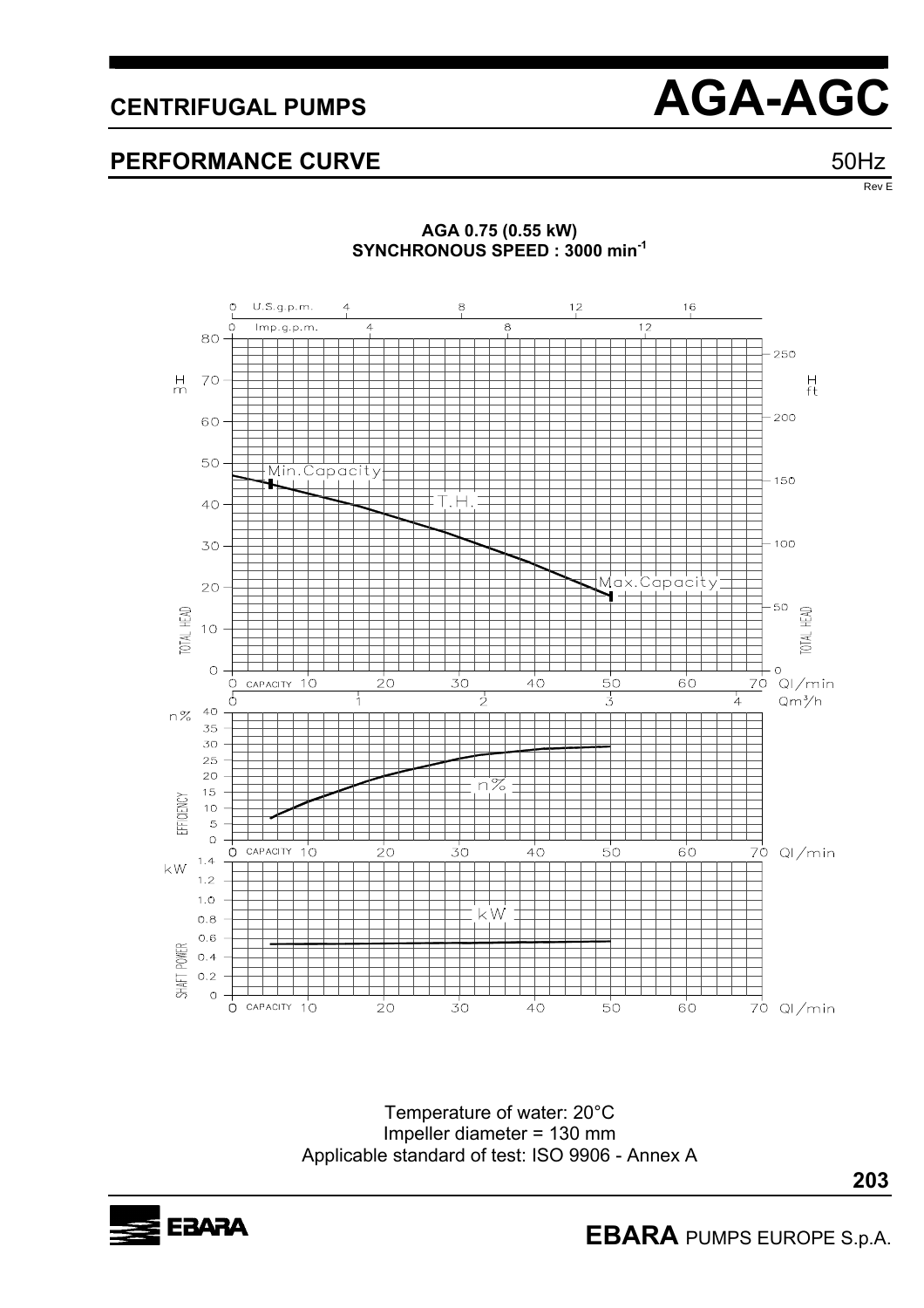### **EBARA** PUMPS EUROPE S.p.A.

## **PERFORMANCE CURVE**  50Hz

**AGA 1.00 (0.75 kW)** 

**SYNCHRONOUS SPEED : 3000 min-1**



Temperature of water: 20°C Impeller diameter = 130 mm Applicable standard of test: ISO 9906 - Annex A



Rev E

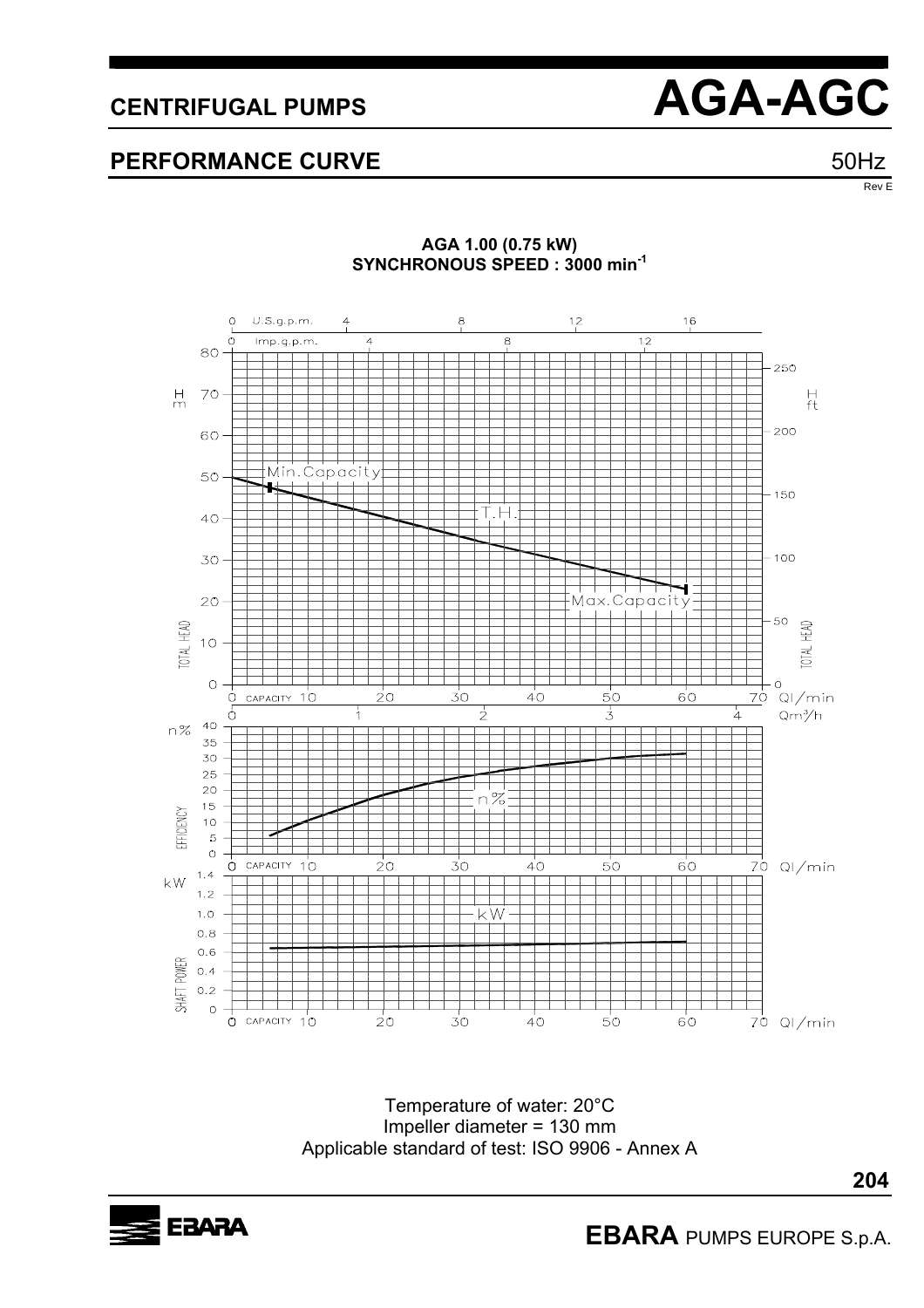### **PERFORMANCE CURVE**  50Hz

Rev E



**AGA 1.50 (1.1 kW) SYNCHRONOUS SPEED : 3000 min-1**

Temperature of water: 20°C Impeller diameter = 143 mm Applicable standard of test: ISO 9906 - Annex A



**EBARA** PUMPS EUROPE S.p.A.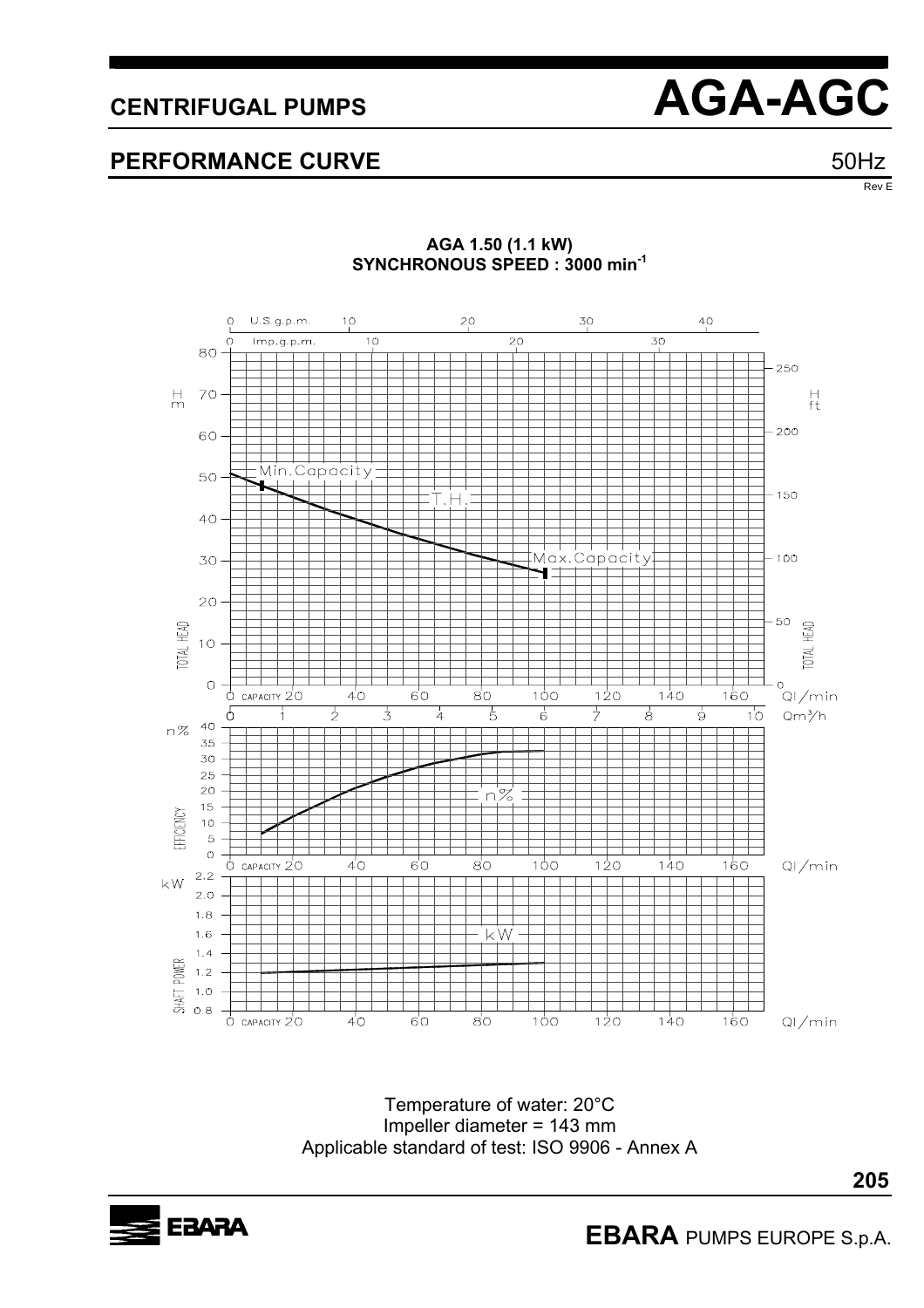# Rev E

## CENTRIFUGAL PUMPS **AGA-AGC**

### **PERFORMANCE CURVE**  50Hz



**AGA 2.00 (1.5 kW) SYNCHRONOUS SPEED : 3000 min-1**

Temperature of water: 20°C Impeller diameter = 157 mm Applicable standard of test: ISO 9906 - Annex A

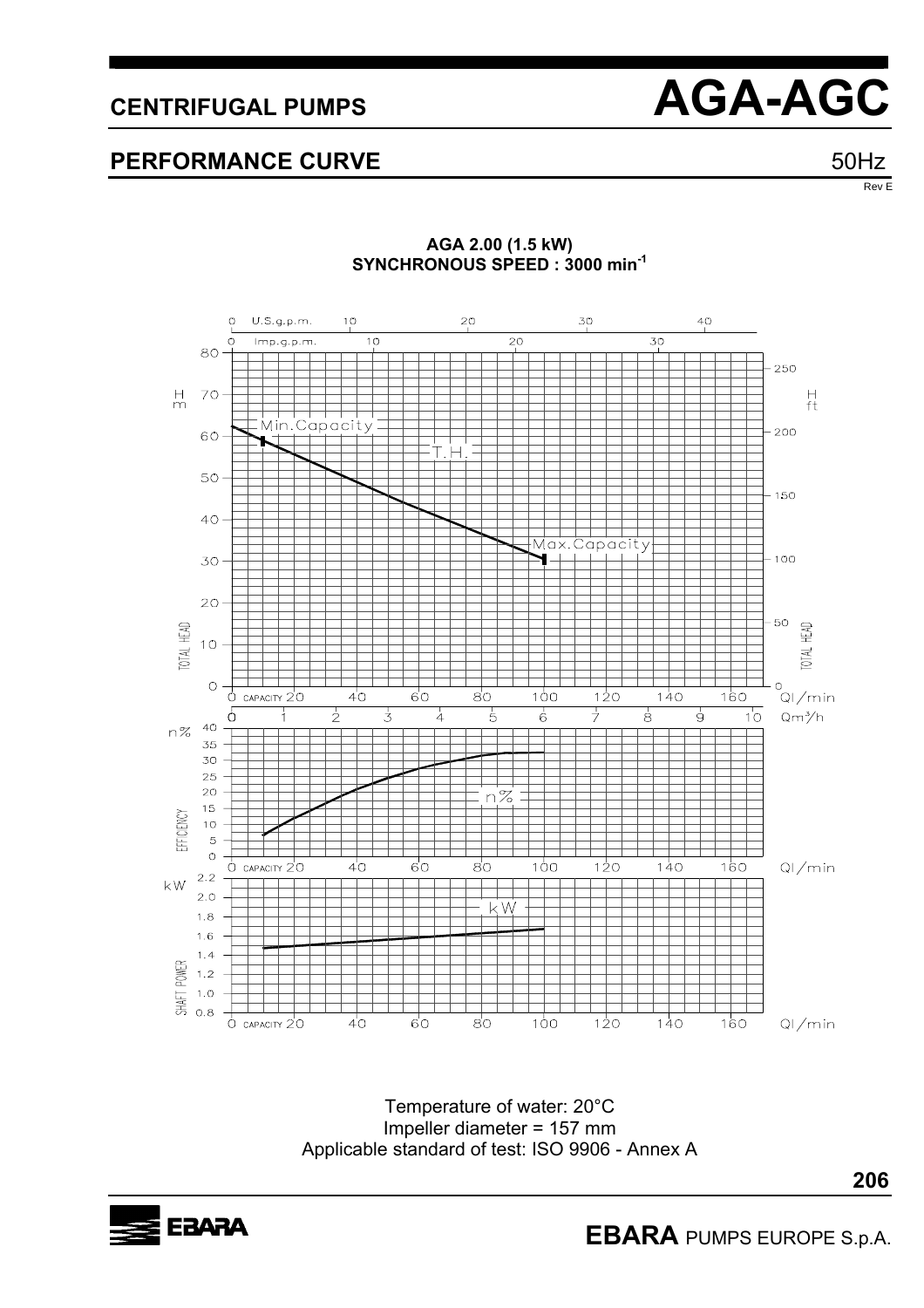### **PERFORMANCE CURVE**  50Hz

Rev E



**AGA 3.00 (2.2 kW) SYNCHRONOUS SPEED : 3000 min-1**

Temperature of water: 20°C Impeller diameter = 164 mm Applicable standard of test: ISO 9906 - Annex A

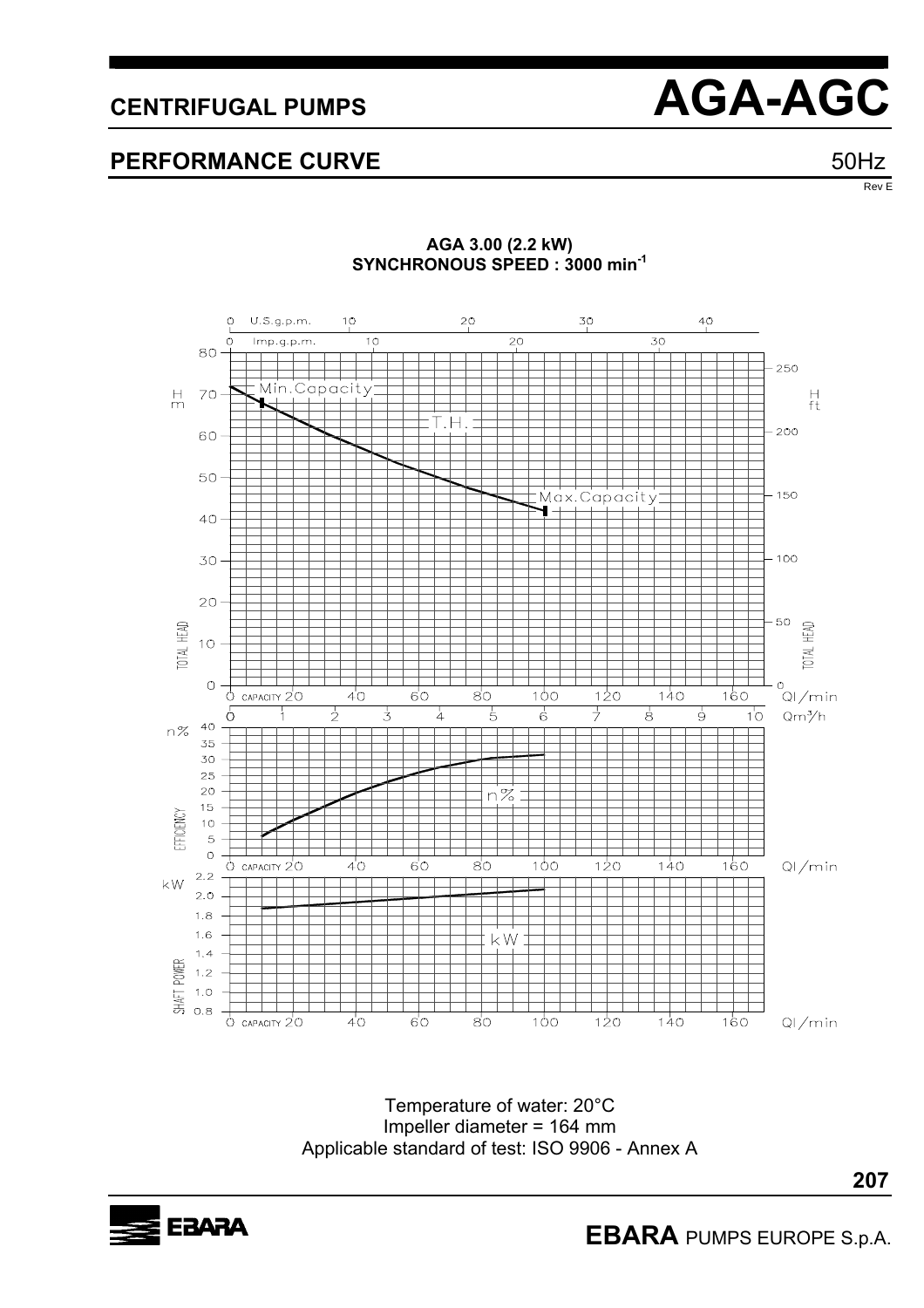### **PERFORMANCE CURVE**  50Hz



Temperature of water: 20°C Impeller diameter = 143 mm Applicable standard of test: ISO 9906 - Annex A



**EBARA** PUMPS EUROPE S.p.A.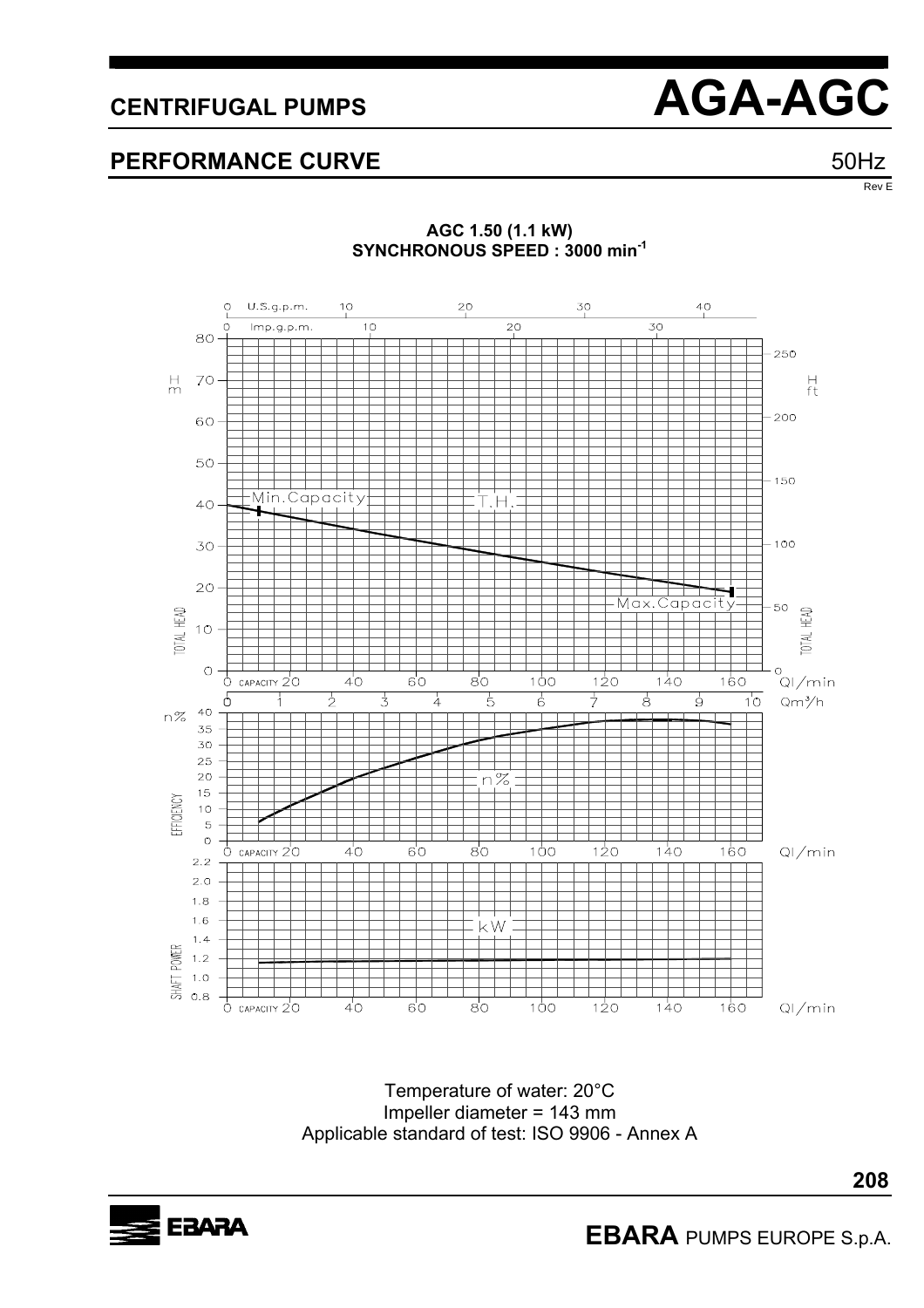$40$ 

 $\overline{30}$ 



### **PERFORMANCE CURVE**  50Hz

 $\overline{O}$ 

80

 $U.S.g.p.m.$ 

Imp.g.p.m.

 $10$ 

 $10$ 

250  $\frac{H}{m}$ 70  $_{\rm ft}^{\rm H}$ 200 60 Min.Capacity  $50 -$ T.H. 150 40  $100$  $30 -$ Max.Capacity 20 TOTAL HEAD 50 HEAD  $10$ **TOTAL**  $\circ$ CAPACITY 20  $4<sup>1</sup>$  $6^{\circ}$  $8<sub>0</sub>$  $100$  $1\overline{2}$ O  $140$  $160$ .<br>Ql/min Ò  $\frac{1}{7}$  $\overline{2}$  $\overline{3}$  $\overline{5}$  $\overline{6}$  $\overline{8}$  $\overline{5}$  $\overline{10}$ <sup>5</sup>  $\frac{1}{4}$  $Qm^3/h$  $n\%$  $40$ 35 30 25 20  $n\overline{z}$ 15 EFFICIENCY  $10$  $\overline{5}$  $\circ$  $capacity 2<sup>1</sup>O$  $8<sub>0</sub>$  $140$  $160$  $\overline{4}$ O  $6^{\circ}$  $100$  $120$  $QI/min$ ∩  $2.2$  $kW$  $2.0$  $1.8$  $1.6$  $1, 4$ POWER **kW**  $1.2$ **HAFT**  $1.0$  $0.8$  $120$  $\circ$  $capacity 20$  $4<sup>1</sup>$  $6^{\circ}$  $8^{\circ}$  $100$  $140$  $160$  $QI/min$ 

**AGC 2.00 (1.5 kW) SYNCHRONOUS SPEED : 3000 min-1**

 $\overline{20}$ 

 $\frac{30}{1}$ 

 $^{20}$ 

Temperature of water: 20°C Impeller diameter = 157 mm Applicable standard of test: ISO 9906 - Annex A



**209**

Rev E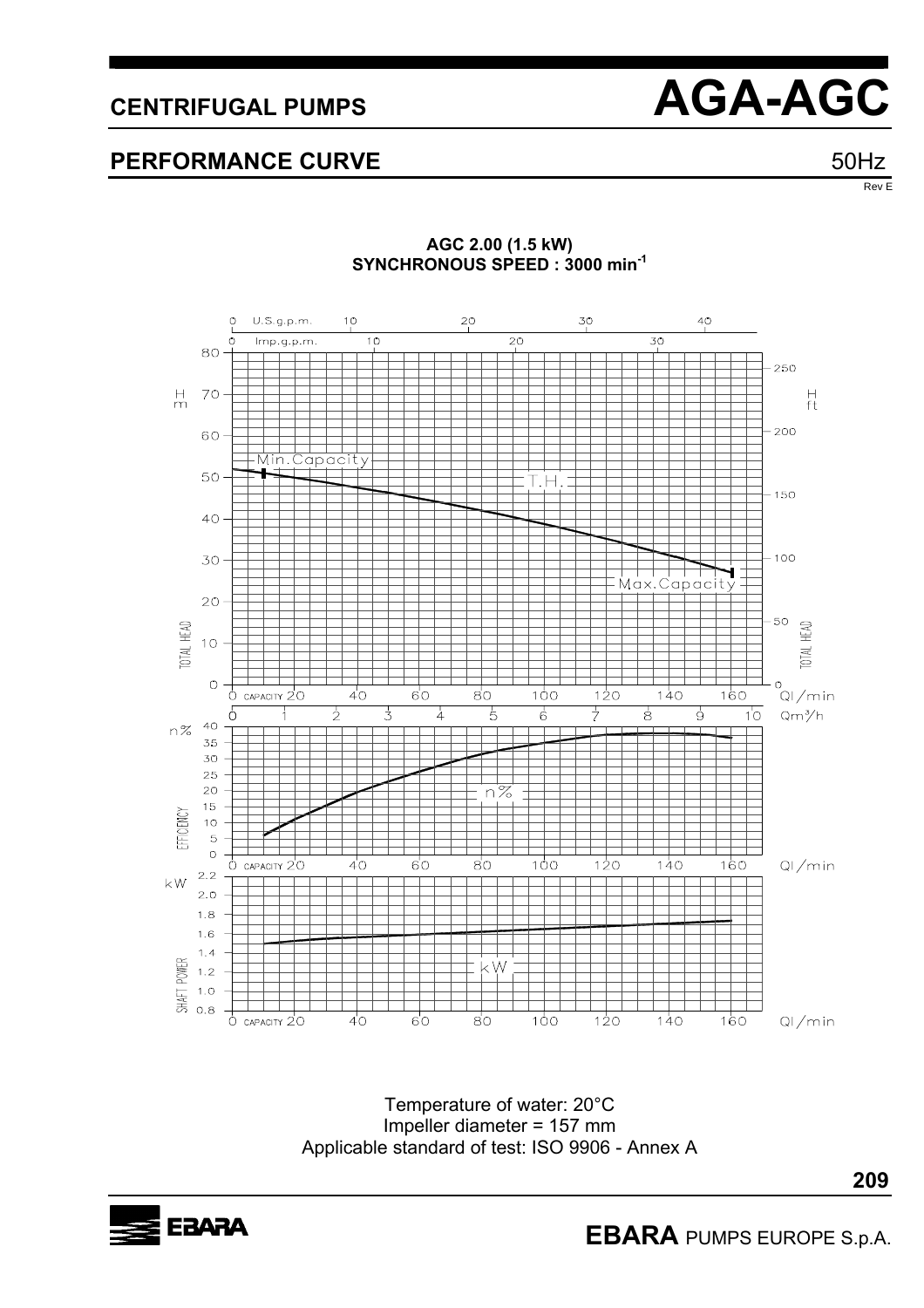### **PERFORMANCE CURVE**  50Hz

Rev E



Temperature of water: 20°C Impeller diameter = 164 mm Applicable standard of test: ISO 9906 - Annex A



 **EBARA** PUMPS EUROPE S.p.A.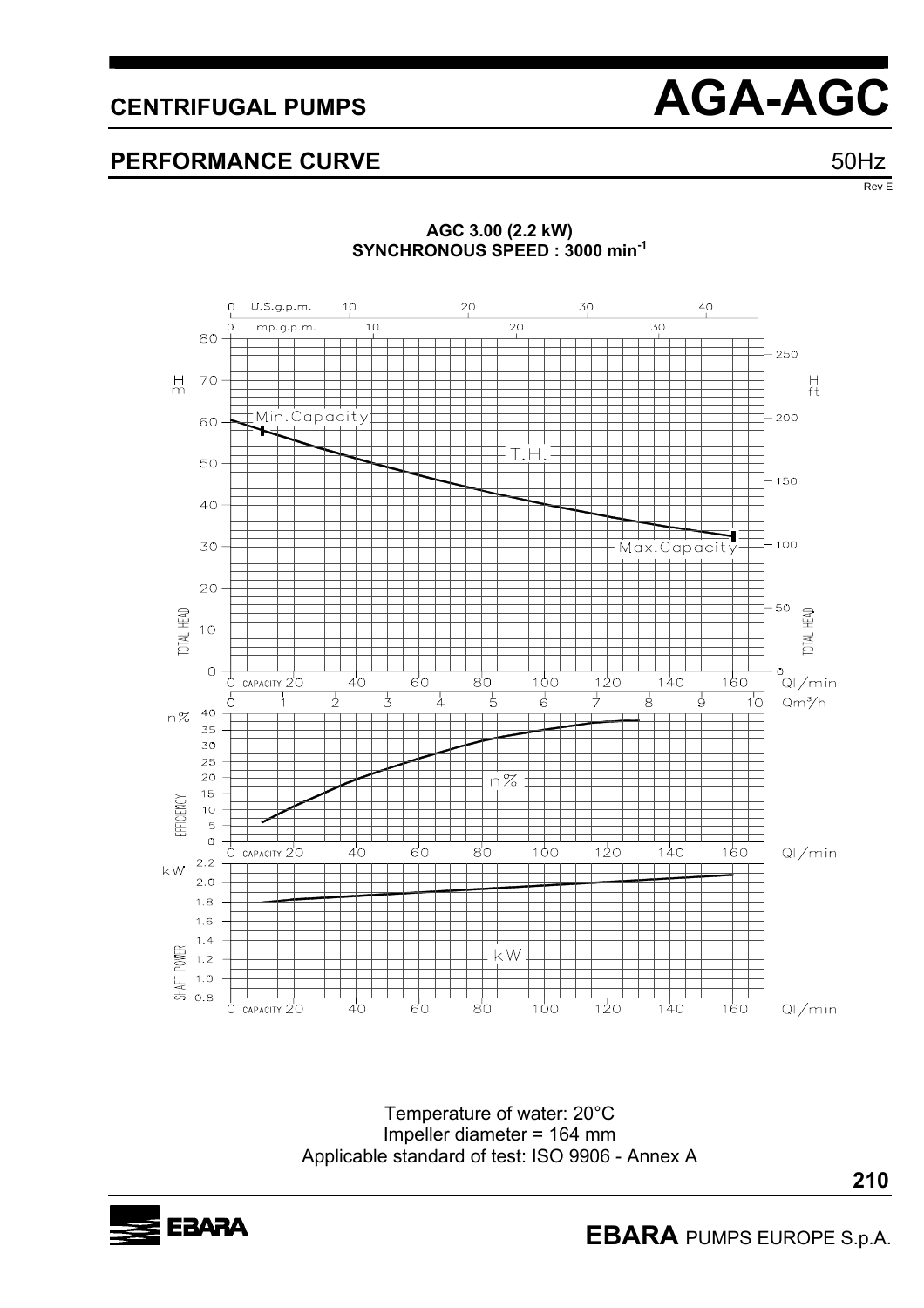### **CONSTRUCTIONS** 50Hz

Rev E



| $N^{\circ}$ | <b>PART NAME</b>           | <b>MATERIAL</b>                 | Q.TY | $N^{\circ}$ | <b>PART NAME</b>        | <b>MATERIAL</b>            | Q.TY |
|-------------|----------------------------|---------------------------------|------|-------------|-------------------------|----------------------------|------|
|             | Casing                     | Cast iron                       |      | 21          | Adjusting ring          | Steel C70                  |      |
| 3           | Motor bracket              | $[9]$                           |      | 22          | Tie rod                 | Fe 42 Zinked               | 4    |
| 4           | Casing cover               | AISI 304<br>[8]                 |      | 23          | Capacitor [1]           |                            |      |
| 6           | Shaft with rotor           | [6]                             |      | 24          | Priming plug            | <b>Brass</b>               |      |
|             | Impeller                   | [4]                             |      | 25          | Drain plug              | <b>Brass</b>               |      |
| 9           | Diffuser + Venturi tube    | PPO mod. glass fibre reinforced |      | 26          | O-ring                  | <b>NBR</b>                 |      |
|             | 10 Venturi nozzle          | PPO mod. glass fibre reinforced |      | 27          | O-ring                  | <b>NBR</b>                 |      |
| 11          | Mechanical seal [7]        | Carbon/Ceramic/NBR              | 1    | 28          | O-ring                  | <b>NBR</b>                 |      |
| 12          | Motor frame with stator    |                                 | 1    | 32          | Key                     | AISI 304                   |      |
|             | 13 Motor cover             | Aluminium                       | 1    | 34          | Impeller nut [3]        | <b>AISI 304</b>            |      |
|             | 14 Fan                     | PA <sub>6</sub>                 | 1    | 42          | lFoot                   | <b>PVC</b>                 | 1    |
|             | 15 Fan cover               | Fe P04 Zinked                   | 1    | 52          | Terminal box [1]        | <b>ABS</b>                 | 1    |
|             | 16 Terminal board          | ۰                               | 1    | 75          | Washer                  | Aluminium                  | 1    |
| 17          | Terminal box cover [2]     | Aluminium                       | 1    | 76          | Washer                  | Aluminium                  | 1    |
|             | 18 Splash ring             | <b>NBR</b>                      | 1    | 101         | Seeger ring             | <b>AISI 420</b>            | 1    |
|             | 19 Pump side ball bearing  | ۰                               | 1    |             | 110 Motor protector [5] |                            | 1    |
|             | 20   Fan side ball bearing | ۰                               | 1    |             | 200 Screw               | Stainless steel A2 UNI7323 | 4    |

[1] Only for single phase

- [2] Only for three phase<br>[3] Only for version with
- [3] Only for version with impeller in Brass<br>[4] Material : Noryl for type : AGA 0.60 -[4] Material : Noryl for type : AGA 0.60 - AGA 0.75 - AGA 1.00
- Brass for type : AGA 1.50 AGA 2.00 AGA 3.00 AGC 1.50 AGC 2.00 AGC 3.00 [5] Only for version single phase AGA 1.50 - AGA 2.00 - AGC 1.50 - AGC 2.00
- [6] Material : AISI 416 for type : AGA 0.60 AGA 0.75 AGA 1.00
	- AISI 303 (part in contact with liquid) for type : AGA 1.50 AGA 2.00 AGA 3.00 AGC 1.50 AGC 2.00 AGC 3.00
- [7] See constructions mechanical seal page 301-302
- [8] Only for version AGA 0.60 AGA 0.75 AGA 1.00<br>[9] Material : Cast iron for version AGA 1.50 AGA 2. Material : Cast iron for version AGA 1.50 - AGA 2.00 - AGA 3.00 - AGC 1.50 - AGC 2.00 - AGC 3.00 Aluminium for version AGA 0.60 - AGA 0.75 - AGA 1.00

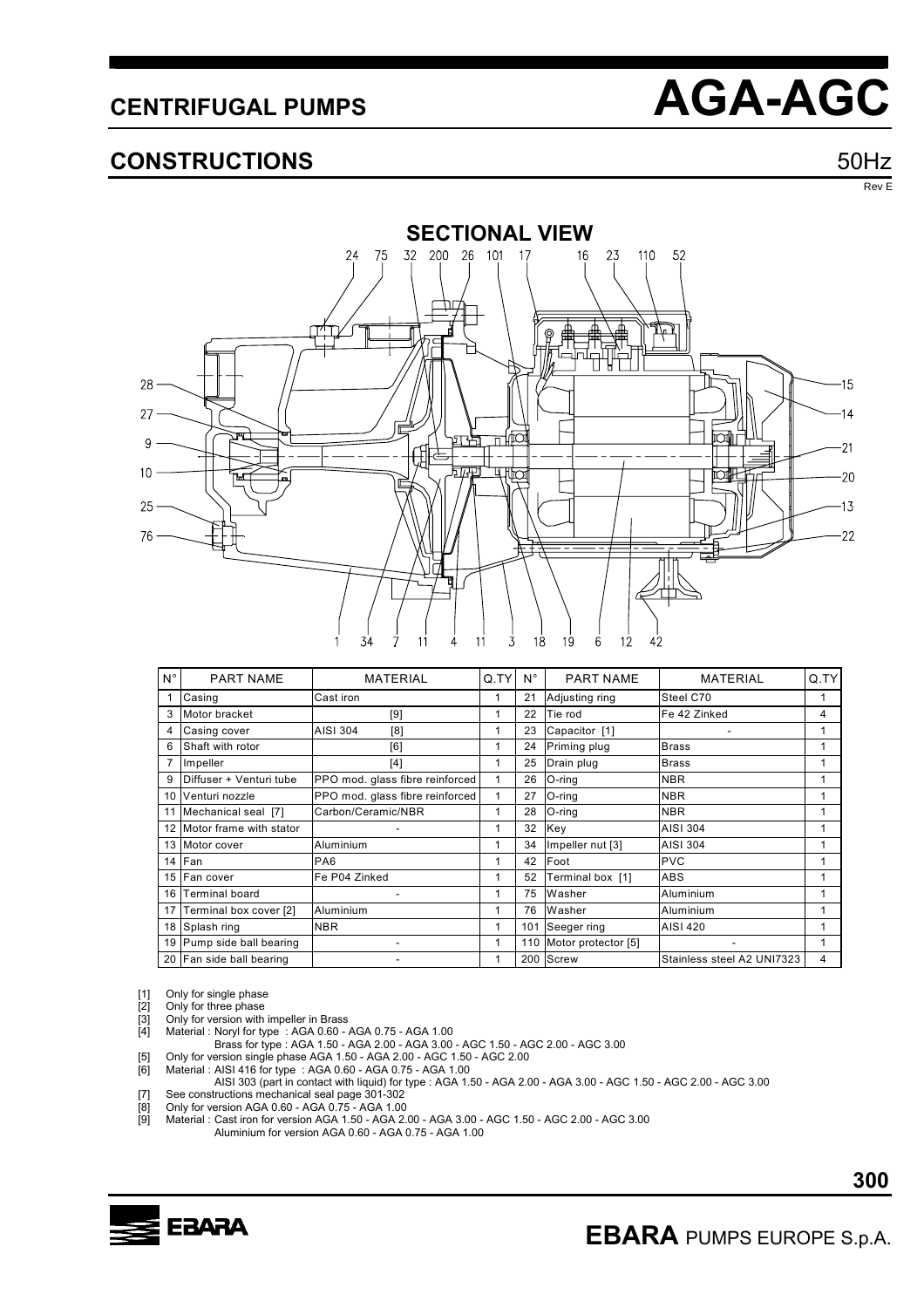### **CONSTRUCTIONS** 50Hz

Rev E

### **MECHANICAL SEAL**



| <b>REF</b> | <b>PART NAME</b>     | <b>MATERIAL</b><br>product standard |
|------------|----------------------|-------------------------------------|
|            |                      | AGA-AGC                             |
| A          | Rotary seal ring     | carbon graphite                     |
| в          | Stationary seal ring | ceramic                             |
| C          | Gasket               | <b>NBR</b>                          |
| D          | <b>Bellows</b>       | <b>NBR</b>                          |
| Е          | Ring                 | AISI 304                            |
| F          | Self driving spring  | <b>AISI 304</b>                     |
| G          | Frame                | <b>AISI 304</b>                     |
|            | <b>Retainer ring</b> | AISI 304                            |

Version: AGA 0.60-AGA 0.75-AGA 1.00

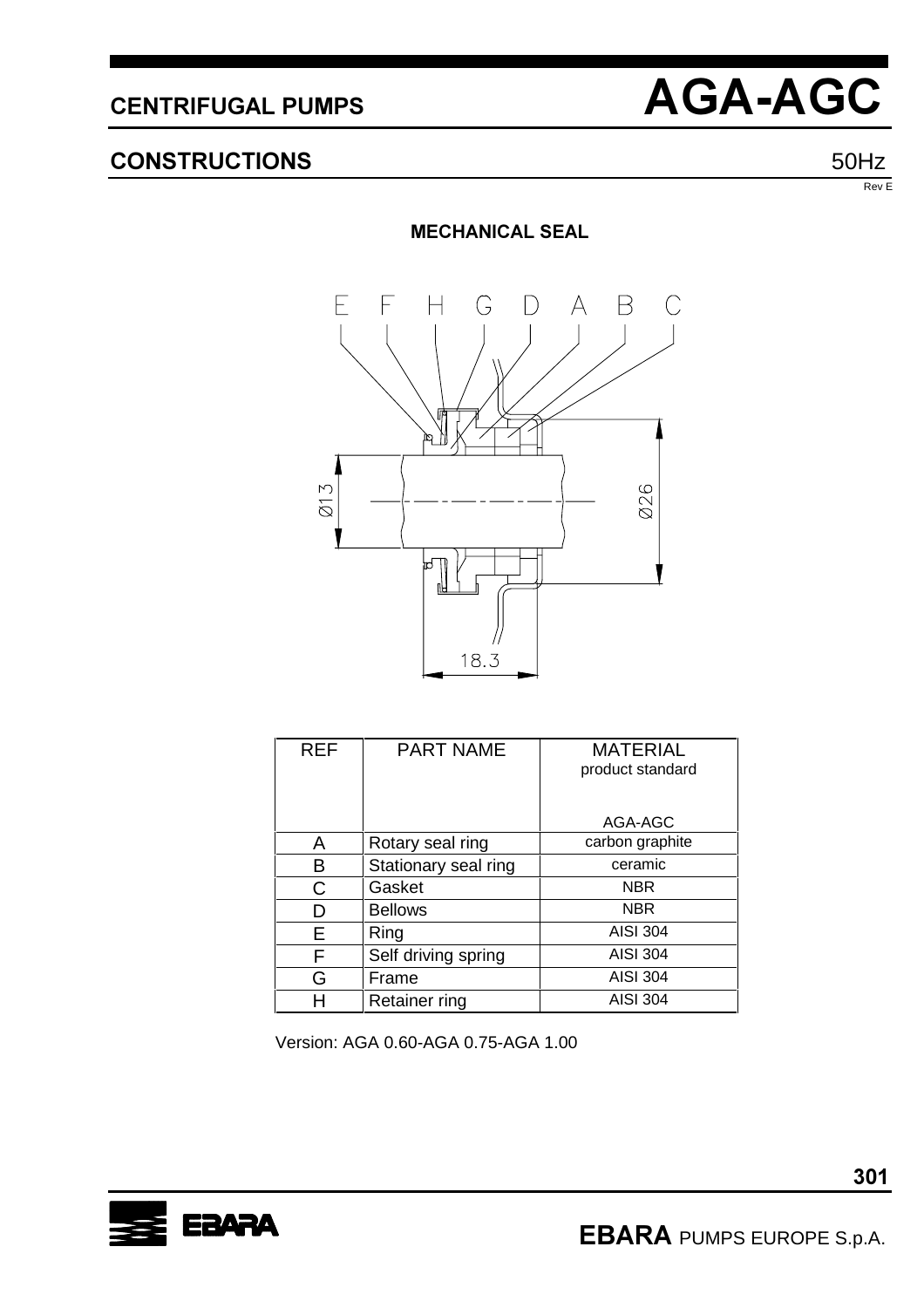

### **CONSTRUCTIONS** 50Hz

Rev E

### **MECHANICAL SEAL**



| <b>REF</b> | <b>PART NAME</b>     | <b>MATERIAL</b><br>product standard |
|------------|----------------------|-------------------------------------|
|            |                      | AGA-AGC                             |
| Α          | Rotary seal ring     | ceramic                             |
| в          | Stationary seal ring | carbon graphite                     |
| C          | O Ring               | <b>NBR</b>                          |
| D          | O Ring               | <b>NBR</b>                          |
| Е          | O Ring               | <b>NBR</b>                          |
| F          | Self driving spring  | <b>AISI 316</b>                     |
|            | Frame                | <b>AISI 304</b>                     |

Version: AGA 1.50-AGA 2.00-AGA 3.00 AGC 1.50-AGC 2.00-AGC 3.00

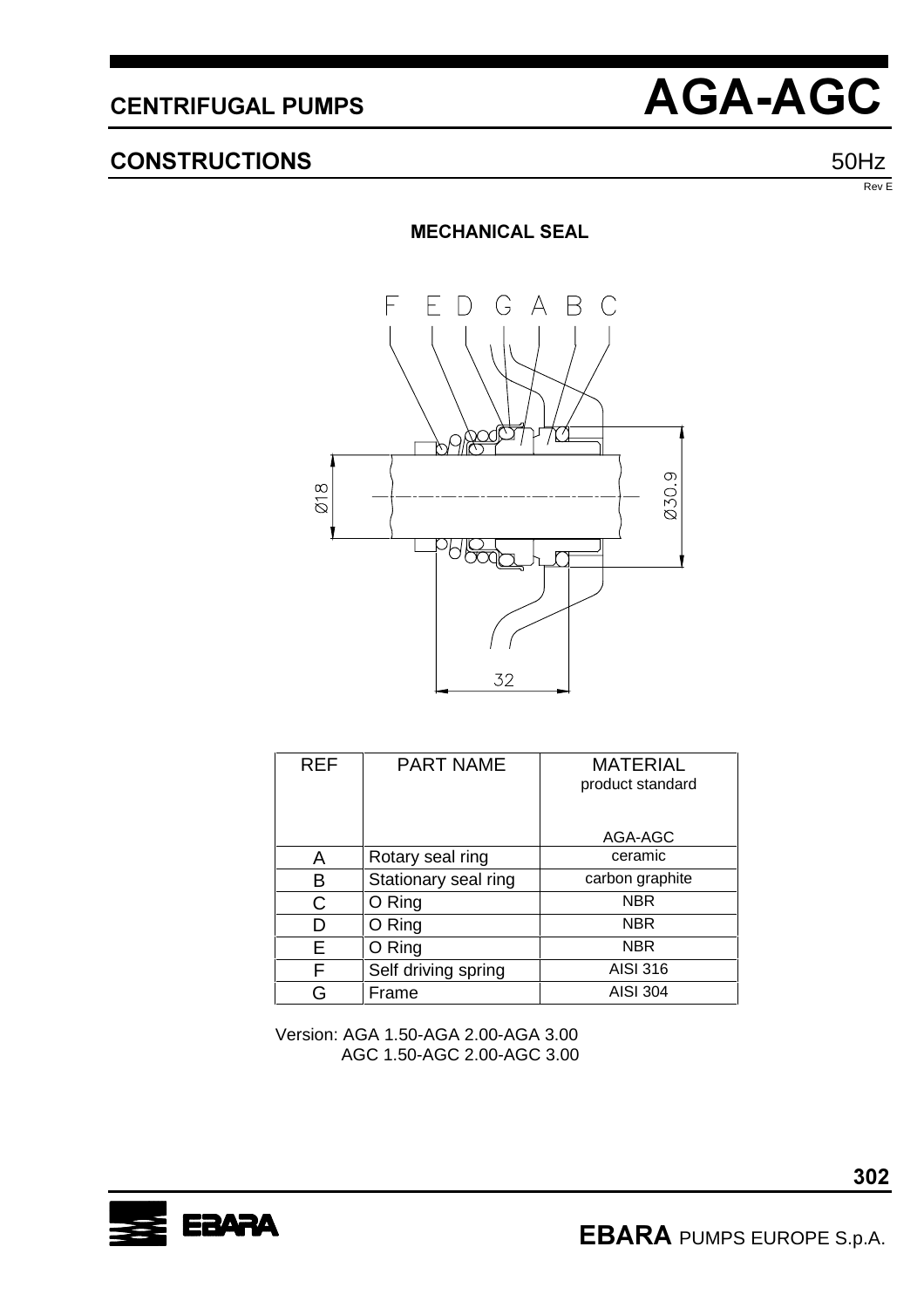**CENTRIFUGAL PUMPS** 



### **CONSTRUCTIONS**

 $50Hz$ Rev<sub>F</sub>

### **DIAGRAM AND ELECTRIC CONNECTIONS**

**SINGLE PHASE MOTOR** 

FOR MOTORS WITH LOCKED ROTOR CURRENT UP TO 25 [A] (INTERNAL MOTORPROTECTOR)



FOR MOTORS WITH LOCKED ROTOR CURRENT OVER 25 [A] (EXTERNAL MOTORPROTECTOR) -MOTOR



For model

| AGA 1.50 M |  |
|------------|--|
| AGA 2.00 M |  |
| AGC 1.50 M |  |
| AGC 2.00 M |  |

EBARA

AGA 0.60 M AGA 0.75 M AGA 1.00 M

**EBARA PUMPS EUROPE S.p.A.**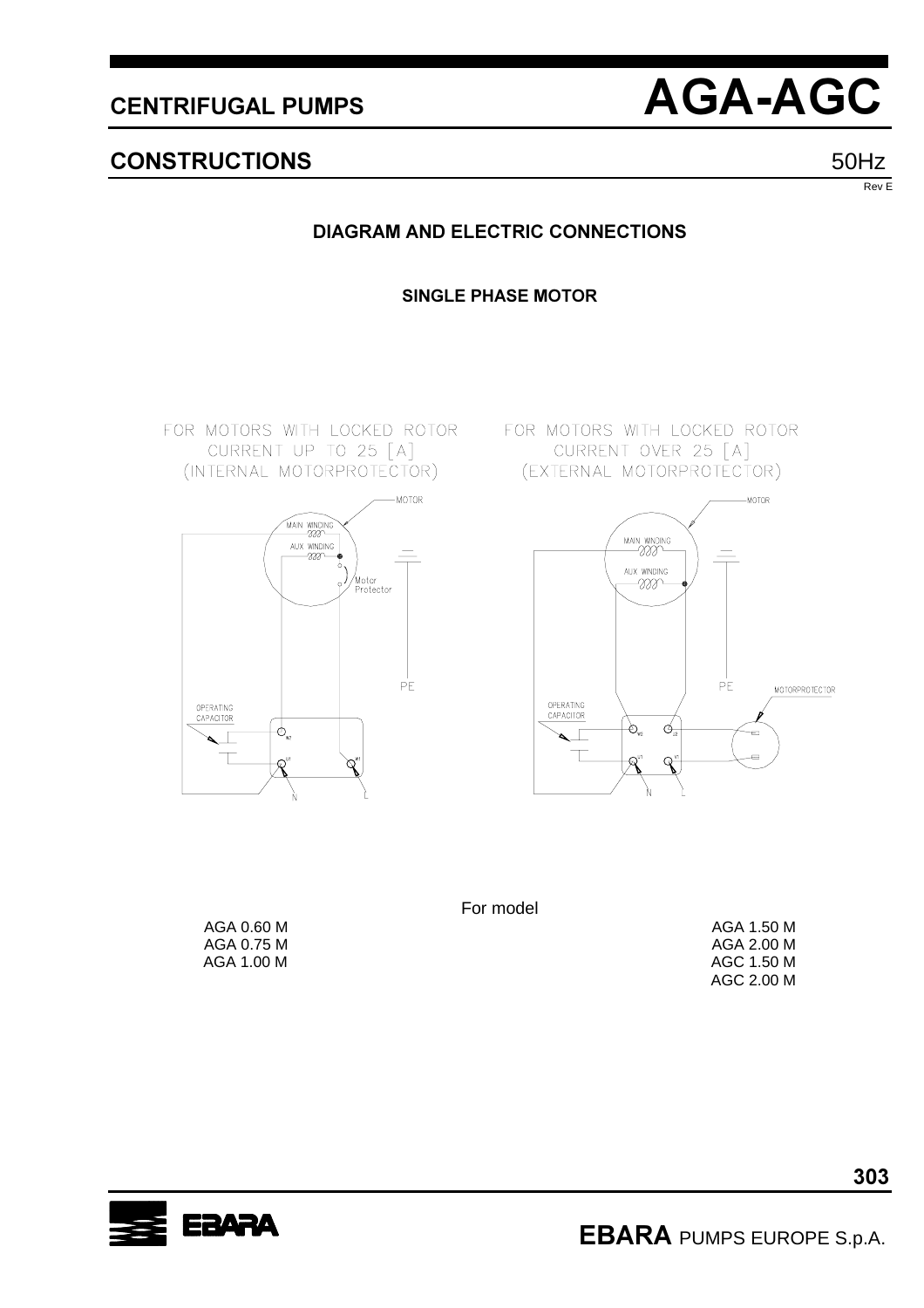**CENTRIFUGAL PUMPS** 



### **CONSTRUCTIONS**

50Hz Rev<sub>F</sub>

### **DIAGRAM AND ELECTRIC CONNECTIONS**

**THREE PHASE MOTOR** 

STAR CONNECTION



DELTA CONNECTION



FOR MOTOR 4 KW AND BELOW

DELTA CONNECTION 230 V

STAR CONNECTION 400 V



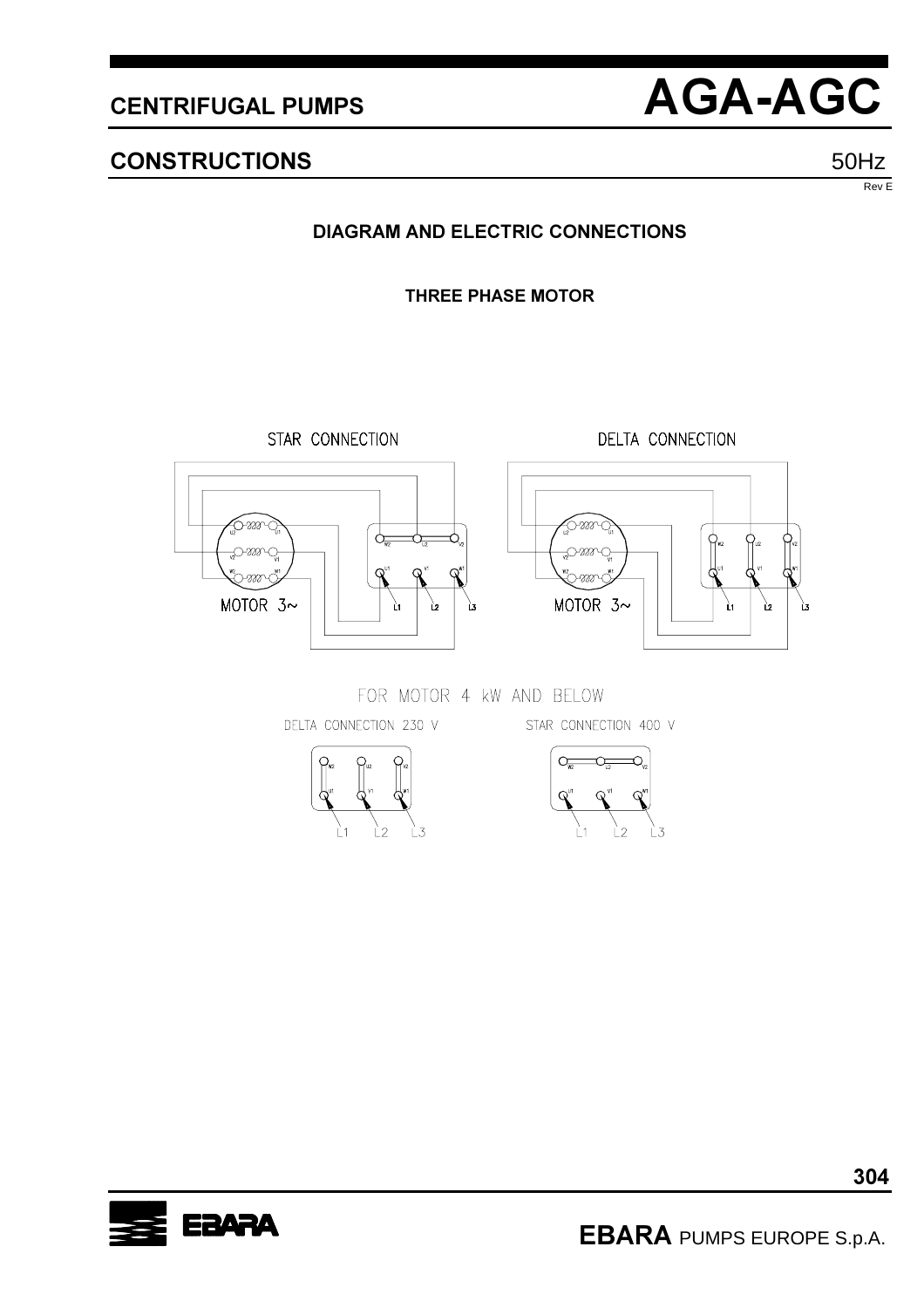### DIMENSIONS 50Hz

Rev E



| Pump type  | Dimensions mm |     |     |      |     |    |     |     |                |                |       |     |     |     |       |             |      |     |                |
|------------|---------------|-----|-----|------|-----|----|-----|-----|----------------|----------------|-------|-----|-----|-----|-------|-------------|------|-----|----------------|
|            |               |     |     |      |     |    |     |     |                | $[1]$          | $[2]$ |     |     |     |       | $[2]$       |      |     |                |
|            | A             | B   | С   | D    | Е   | F  | Н   | H1  | H <sub>2</sub> | H <sub>3</sub> | H4    | M I | N   | N1  | R     |             | W    | S   | DNA            |
| AGA 0.60 M | 180           | 405 | 195 | 10.3 | 127 | 9  | 185 | 152 | 33             |                | 199   | 40  | 140 | 180 | 128.5 | <b>PG11</b> | 11.8 | 9.5 | G <sub>1</sub> |
| AGA 0.60 T | 180           | 405 | 195 | 10.3 | 127 | 9  | 185 | 152 | 33             | 197.5          |       | 40  | 140 | 180 | 128.5 |             | 11.8 | 9.5 | G <sub>1</sub> |
| AGA 0.75 M | 180           | 405 | 195 | 10.3 | 127 | 9  | 185 | 152 | 33             | ä,             | 199   | 40  | 140 | 180 | 128.5 | <b>PG11</b> | 11.8 | 9.5 | G <sub>1</sub> |
| AGA 0.75 T | 180           | 405 | 195 | 10.3 | 127 | 9  | 185 | 152 | 33             | 197.5          |       | 40  | 140 | 180 | 128.5 |             | 11.8 | 9.5 | G <sub>1</sub> |
| AGA 1.00 M | 180           | 405 | 195 | 10.3 | 127 | 9  | 185 | 152 | 33             | ÷.             | 199   | 40  | 140 | 180 | 128.5 | <b>PG11</b> | 11.8 | 9.5 | G <sub>1</sub> |
| AGA 1.00 T | 180           | 405 | 195 | 10.3 | 127 | 9  | 185 | 152 | 33             | 197.5          |       | 40  | 140 | 180 | 128.5 | ٠           | 11.8 | 9.5 | G <sub>1</sub> |
| AGA 1.50 M | 220           | 495 | 244 | 10   | 157 | 10 | 223 | 170 | 53             | ۰              | 247   | 48  | 180 | 220 | 167.5 | PG13.5      | 15.5 | 9   | 1/2<br>G 1     |
| AGA 1.50 T | 220           | 495 | 244 | 10   | 157 | 10 | 223 | 170 | 53             | 229            |       | 48  | 180 | 220 | 167.5 |             | 15.5 | 9   | 1/2<br>G 1     |
| AGA 2.00 M | 220           | 508 | 244 | 10   | 157 | 10 | 223 | 170 | 53             | ۰              | 247   | 48  | 180 | 220 | 167.5 | PG13.5      | 15.5 | 9   | 1/2<br>G 1     |
| AGA 2.00 T | 220           | 495 | 244 | 10   | 157 | 10 | 223 | 170 | 53             | 229            |       | 48  | 180 | 220 | 167.5 |             | 15.5 | 9   | 1/2<br>G 1     |
| AGA 3.00 T | 220           | 508 | 244 | 10   | 157 | 10 | 223 | 170 | 53             | 229            |       | 48  | 180 | 220 | 167.5 | ٠           | 15.5 | 9   | G 1 1/2        |
| AGC 1.50 M | 220           | 495 | 244 | 10   | 157 | 10 | 223 | 170 | 53             | ۰              | 247   | 48  | 180 | 220 | 167.5 | PG13.5      | 15.5 | 9   | 1/2<br>G 1     |
| AGC 1.50 T | 220           | 495 | 244 | 10   | 157 | 10 | 223 | 170 | 53             | 229            |       | 48  | 180 | 220 | 167.5 |             | 15.5 | 9   | 1/2<br>G 1     |
| AGC 2.00 M | 220           | 508 | 244 | 10   | 157 | 10 | 223 | 170 | 53             | ۰              | 247   | 48  | 180 | 220 | 167.5 | PG13.5      | 15.5 | 9   | 1/2<br>G 1     |
| AGC 2.00 T | 220           | 495 | 244 | 10   | 157 | 10 | 223 | 170 | 53             | 229            |       | 48  | 180 | 220 | 167.5 |             | 15.5 | 9   | 1/2<br>G 1     |
| AGC 3.00   | 220           | 508 | 244 | 10   | 157 | 10 | 223 | 170 | 53             | 229            |       | 48  | 180 | 220 | 167.5 |             | 15.5 | 9   | G 1 1/2        |

[1] = Only for three phase

[2] = Only for single phase

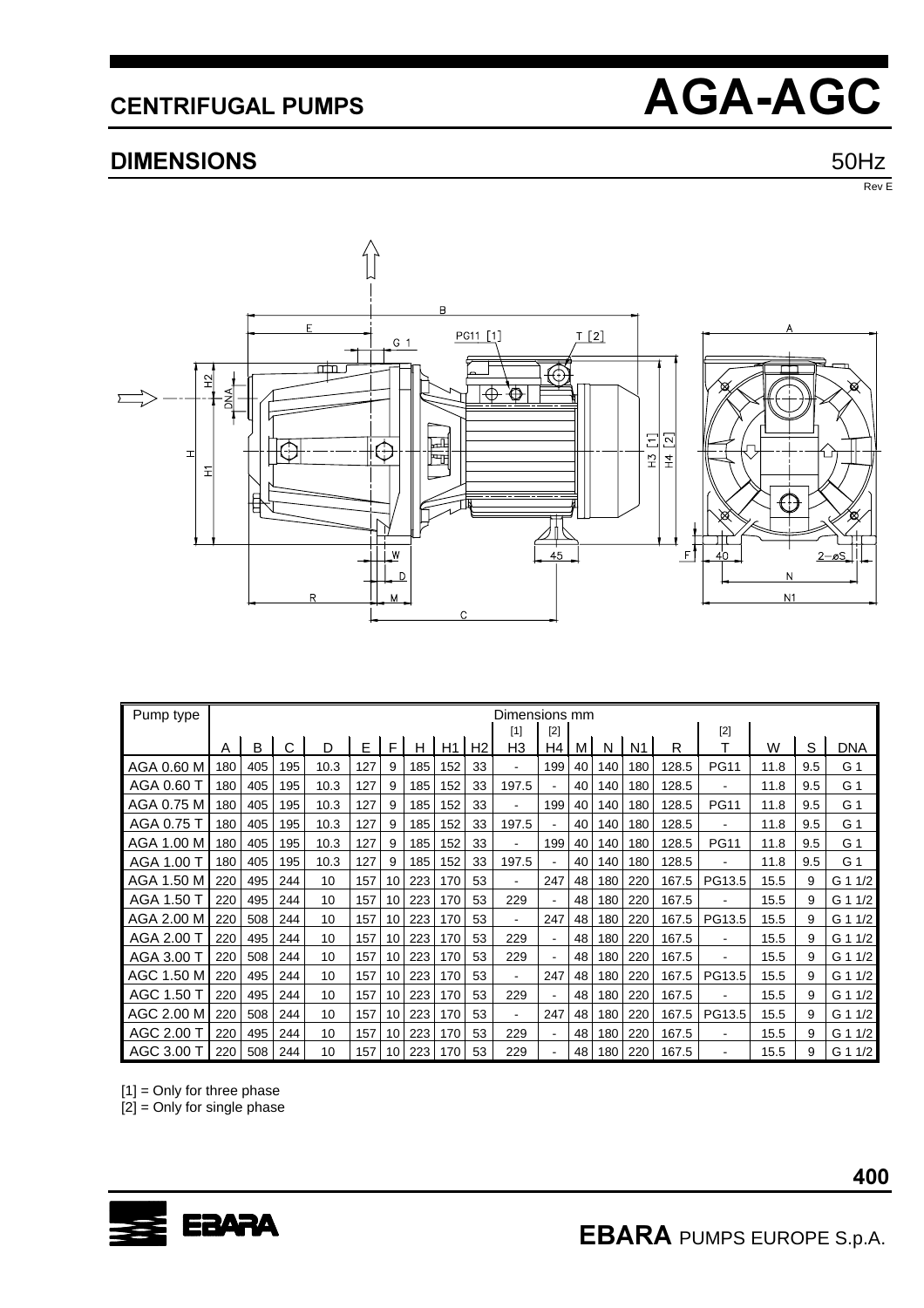### **PACKING AND WEIGHT** 50Hz

Rev E

 $\rightarrow$  $\overline{Z}$ 

|              | Type pumps  |     | PACKING [mm] |     | <b>WEIGHT</b> [kg] |             |  |
|--------------|-------------|-----|--------------|-----|--------------------|-------------|--|
| Single Phase | Three Phase | х   |              |     | Single Phase       | Three Phase |  |
| AGA 0.60 M   | AGA 0.60 T  | 420 | 230          | 235 | 12.5               | 12.5        |  |
| AGA 0.75 M   | AGA 0.75 T  | 420 | 230          | 235 | 13                 | 13          |  |
| AGA 1.00 M   | AGA 1.00 T  | 420 | 230          | 235 | 14                 | 14          |  |
| AGA 1.50 M   | AGA 1.50 T  | 520 | 265          | 270 | 26                 | 26          |  |
| AGA 2.00 M   | AGA 2.00 T  | 520 | 265          | 270 | 27                 | 27          |  |
|              | AGA 3.00 T  | 520 | 265          | 270 | -                  | 27          |  |
| AGC 1.50 M   | AGC 1.50 T  | 520 | 265          | 270 | 26                 | 26          |  |
| AGC 2.00 M   | AGC 2.00 T  | 520 | 265          | 270 | 27                 | 27          |  |
|              | AGC 3.00 T  | 520 | 265          | 270 |                    | 27          |  |